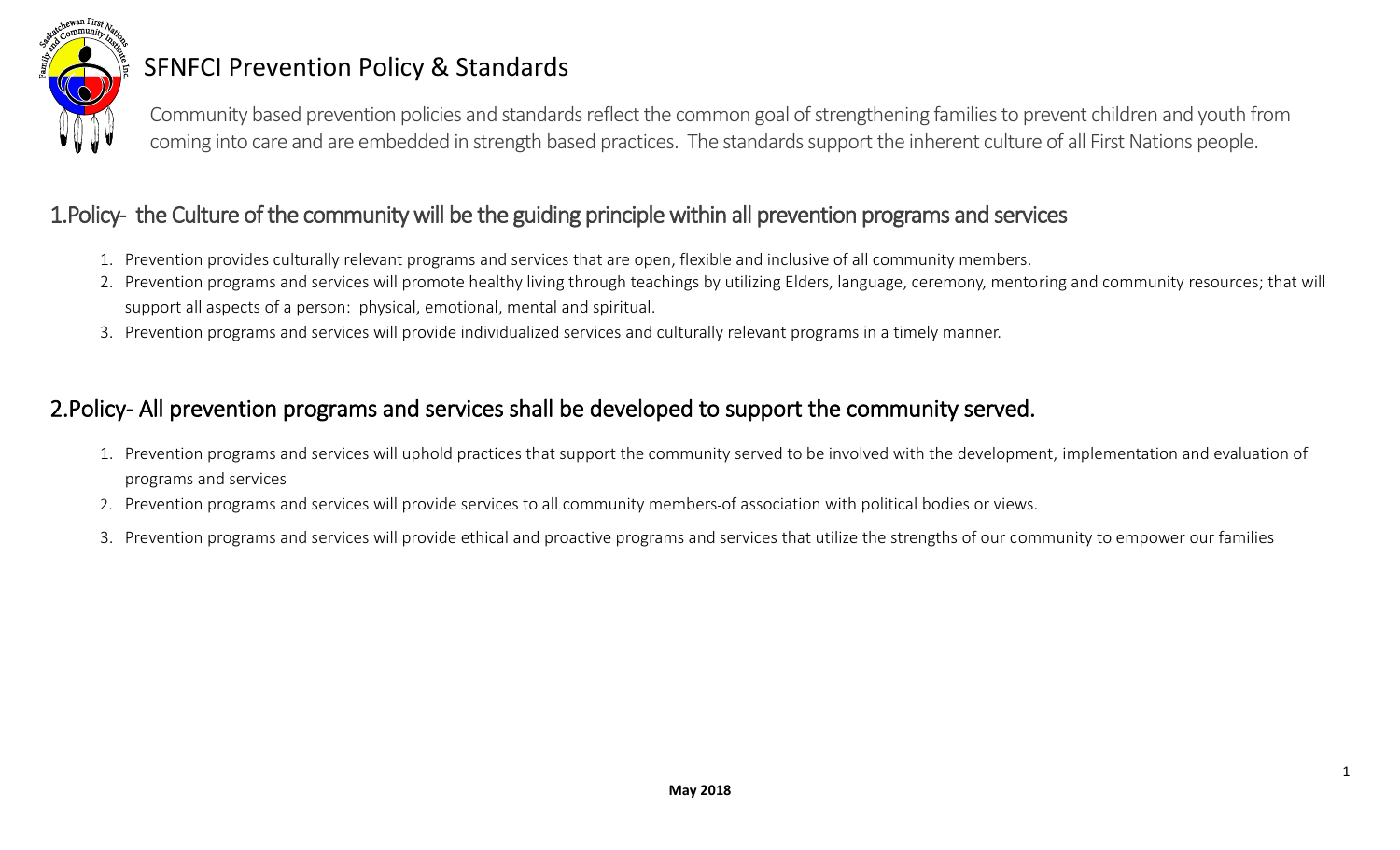

# SFNFCI Prevention Policy & Standards

## 3.Policy- All prevention programs and services shall support families to be independent.

- 1. Prevention programs and services will support parenting and the growth of healthy adults through shared planning and decision making; strong healthy families, supporting healthy families, empowering families.
- 2. Prevention programs and services will empower and support families to become more resilient, independent and self-sufficient

#### 4.Policy- All prevention programs and services shall work with all community resources.

- 1. Prevention programs and services will work with existing community resources to promote and develop partnerships to offer all aspects of prevention.
- 2. Prevention programs and services will be developed along with other community resources; considering the challenges and needs of the community.
- 3. Prevention programs and services will foster trust and positive relationships among First Nations community and collateral resources to ensure a team approach in enhancing the work with families and community.

# 5.Policy – The utmost consideration will be given to understand First Nations history in the development of all prevention programs and services.

- 1. Prevention programs and services will facilitate collaboration, exploration, and learning around children, youth and family's needs. Supporting and understanding community and family history, and residential schools and intergenerational impacts.
- 2. Prevention programs and services understands the need of healing and the effects of history on our First Nations people.